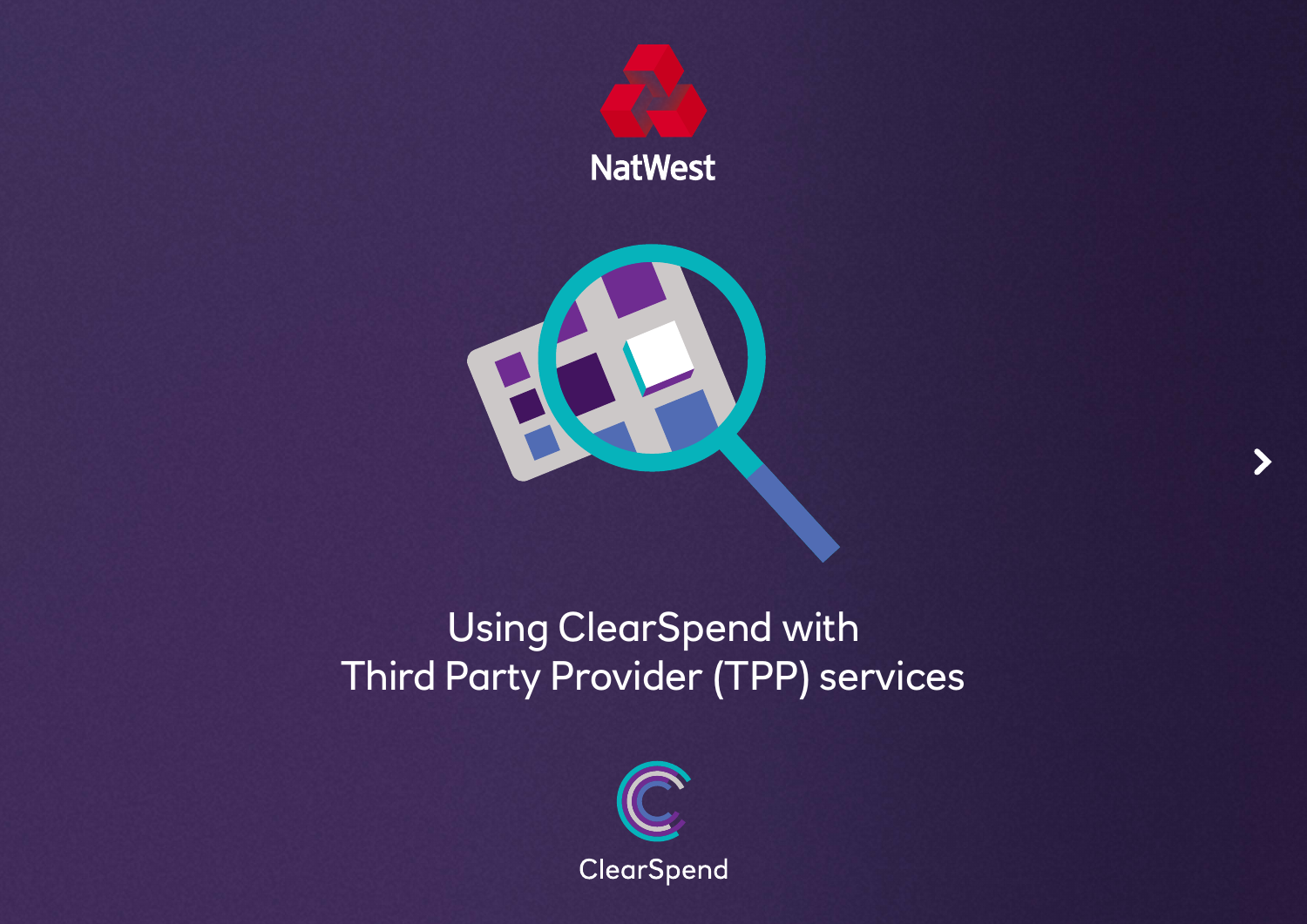### **Contents**

- 1. Introduction to the TPP consent process >
- 2. Sharing account data with a TPP  $\blacktriangleright$
- 3. Managing account information consents  $\blacktriangleright$



### **Remember**

To help keep your business safe when using ClearSpend please remember we will never ask you for any details from your password over the telephone: beware of imposters.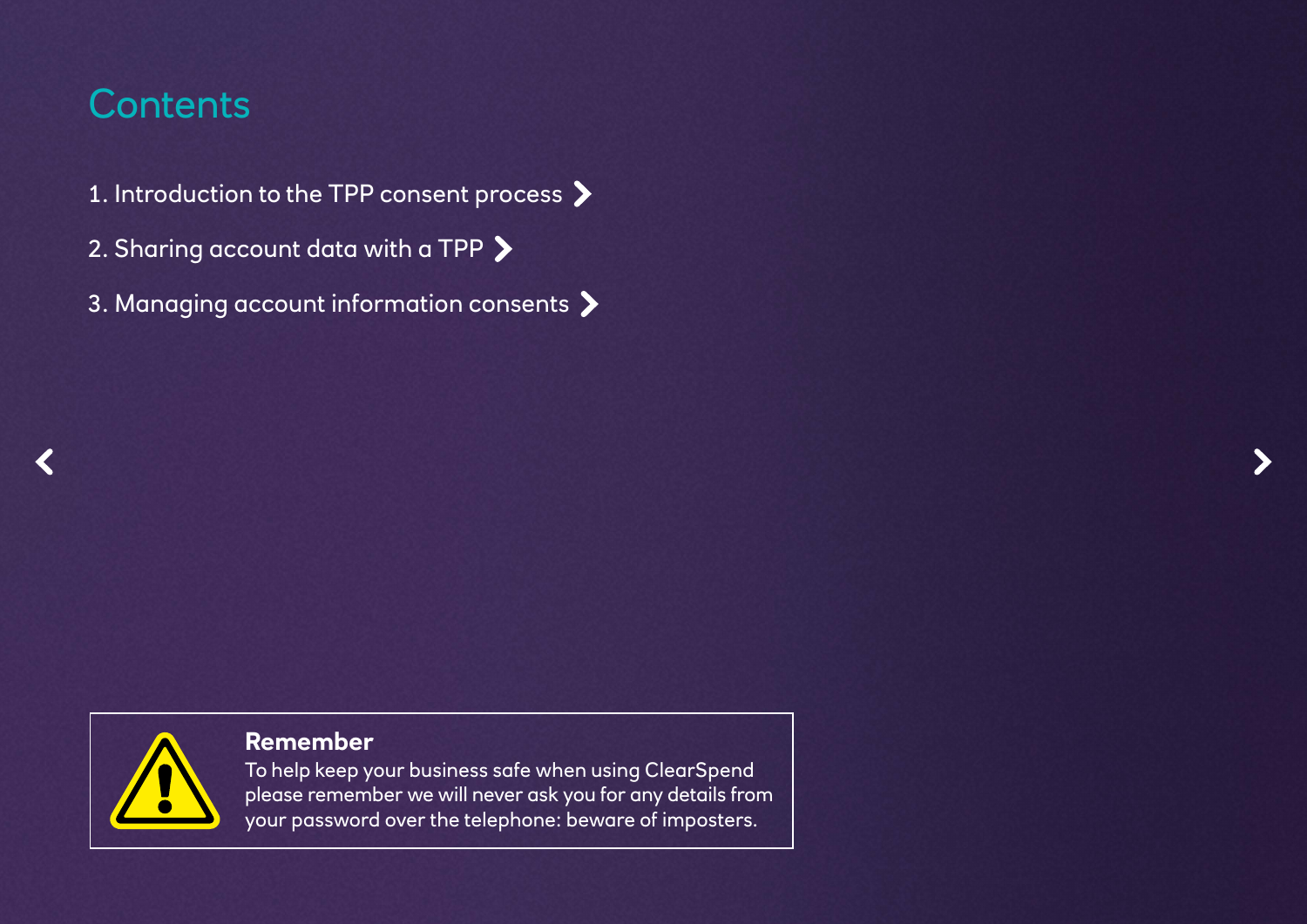### 1. Introduction to the TPP consent process

**In this section:** Learn about TPP services and how the consent process works

Third Party Providers (TPPs) provide a range of services including showing all your balances in one place.

You authorise a TPPs access to your company's Commercial Card account data by providing consent on behalf of your company with NatWest.

You can only authorise a TPP if you have an administrator/Authorised Signatory user profile for ClearSpend; all other user profile types including cardholders cannot provide consent to share data. The service only allows company view, which includes balance, transactions and credit limit.

A ClearSpend Authorised Signatory user profile is created when your Commercial Card account's Authorised Signatory registers for ClearSpend and activates their user profile. Additional administrator/ Authorised Signatory user profiles can also be added through ClearSpend.

There are three steps to provide consent:

#### **Step one – Providing consent**

As a ClearSpend user, if you're an Authorised Signatory you'll need to provide consent on behalf of your company with NatWest to authorise a TPPs access to your company's Commercial Card account data. You'll do this on the TPP's website.

#### **Step two – Authentication**

You'll be redirected to the ClearSpend homepage, so we can authenticate your consent request. You'll need to confirm your identity by using your ClearSpend login details.

#### **Step three – Authorisation**

Once we've verified your identity, you'll need to review exactly what information the TPP needs from your Commercial Card account/s to be able to provide its service. You can then provide consent on behalf of your company with NatWest to fulfil the request.

#### **Make sure you know who you're dealing with**

TPPs must be authorised by the FCA and they must appear on the FCA register before they can offer their services. You don't have to use TPPs at all, but if you do, it's very important to read their terms and conditions to understand exactly what they'll be accessing and how they'll use that information.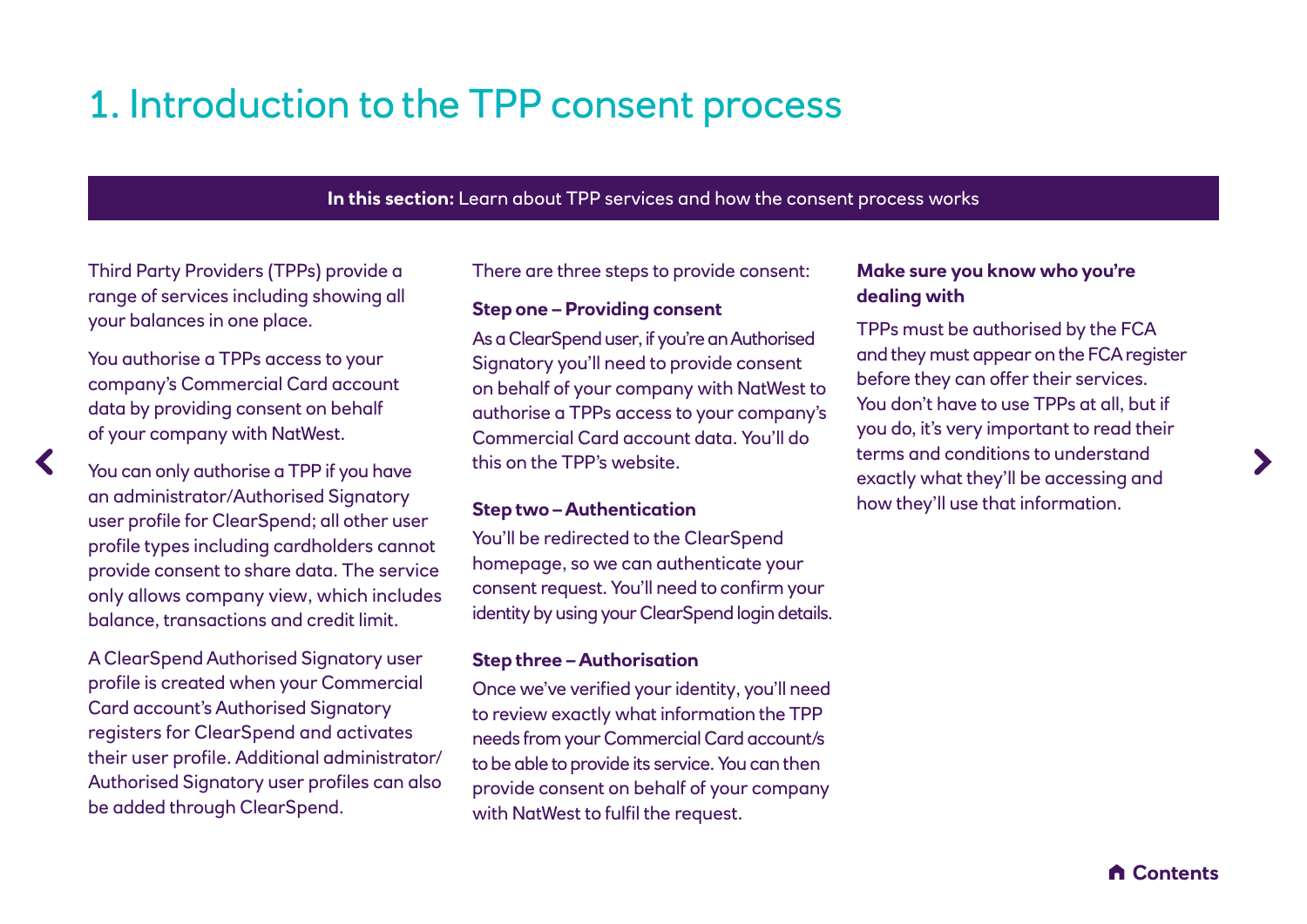# 2. Sharing your account data with a TPP

#### **In this section:** Learn what is currently supported and how to share account data with a TPP

#### **What's currently supported?**

- You can share Commercial Card account(s) data registered to your administrator/Authorised Signatory ClearSpend user profile. Consent to authorise a TPPs access is provided on your company's behalf and can last up to 90 days before it needs to be renewed by repeating the process outlined below.
- You can share historic data.

#### **How to share account information and provide consent**



 **1.** Decide on the service you need and choose which TPP you want to use. You can share data with more than one TPP by providing further consents to authorise other TPPs access by using separate consent requests.



**2.** Once you've agreed a service with a TPP, you'll need to authorise their access by providing consent on your company's behalf with NatWest to share your company's Commercial Card account data. Select your bank ie NatWest and service eg ClearSpend from the available list.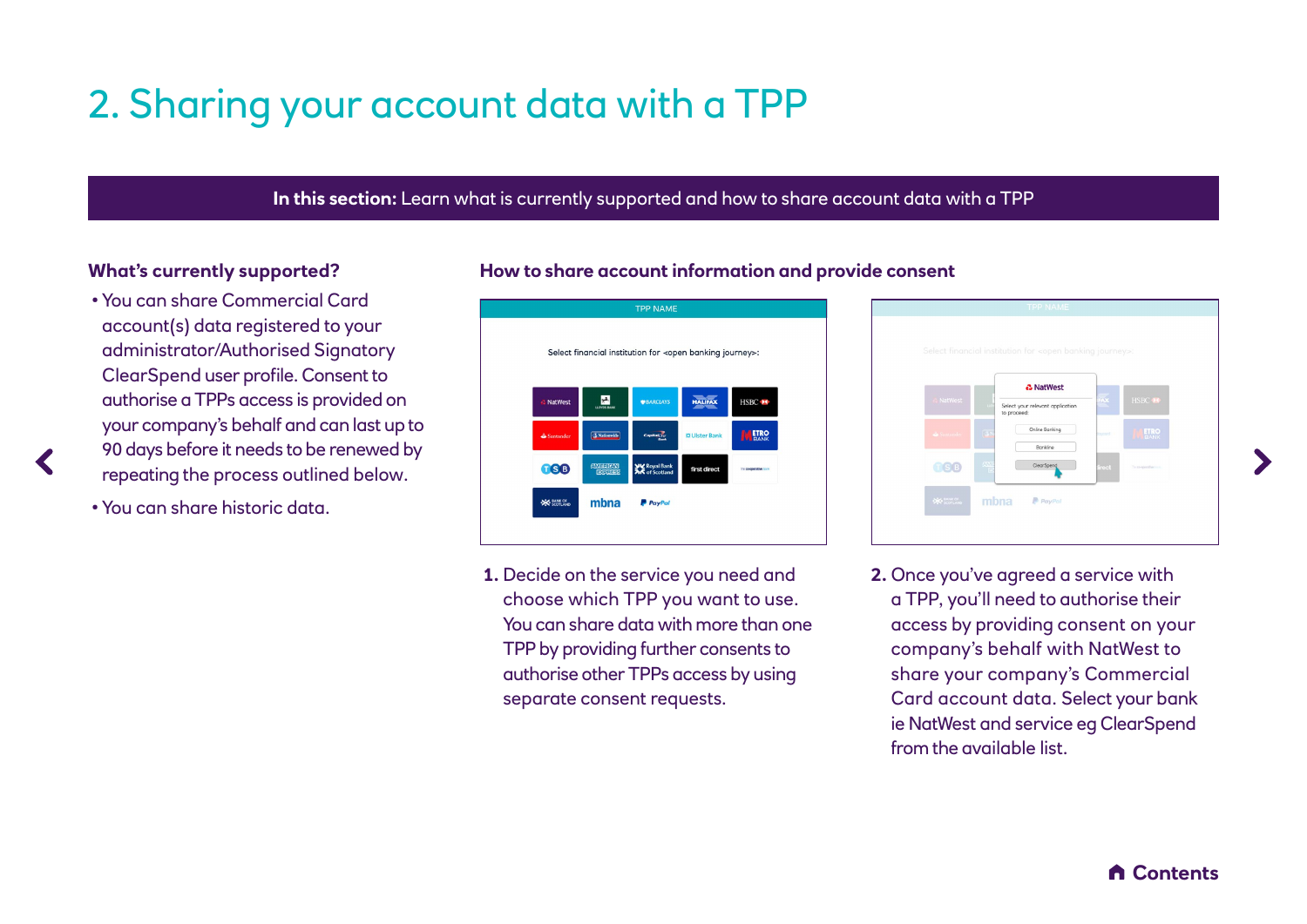# 2. Sharing your account data with a TPP



**3.** The TPP will then direct you to the ClearSpend login page, a dedicated NatWest website. You'll need to confirm your identity by using your ClearSpend login details.

|                       |   | Sage has requested access to your bank account(s), until 8 May 2019. Please select the<br>accounts that you want to authorise access to and remember that you can cancel at any time. |                                     |
|-----------------------|---|---------------------------------------------------------------------------------------------------------------------------------------------------------------------------------------|-------------------------------------|
| Search for an account | Q | 0 accounts selected                                                                                                                                                                   | What am I sharing?                  |
|                       |   |                                                                                                                                                                                       | Balances last updated 14:23 UK Time |
| <b>ABC Company</b>    |   | Abe & Co                                                                                                                                                                              |                                     |
| 123456xxxxxxx3456     |   | 123456xxxxxx0001                                                                                                                                                                      |                                     |
| GBP123,000.00         |   | GBP30,000.00                                                                                                                                                                          |                                     |
| Current cleared       |   | Current cleared                                                                                                                                                                       |                                     |
| Select account        |   | Select account                                                                                                                                                                        |                                     |

**4.** Once we've verified your identity you can select the Commercial Card account(s) data you want to share from

those available on the page. Select 'Add' for each account you want to include. Once you've chosen all the accounts you want to share, select 'Next'.

You'll see the details of the access you're authorising with the TPP. Check the details and confirm they're correct, then select 'Confirm access'.



We're securely returning you to <TPP Name> Your details have not been saved

**NatWest**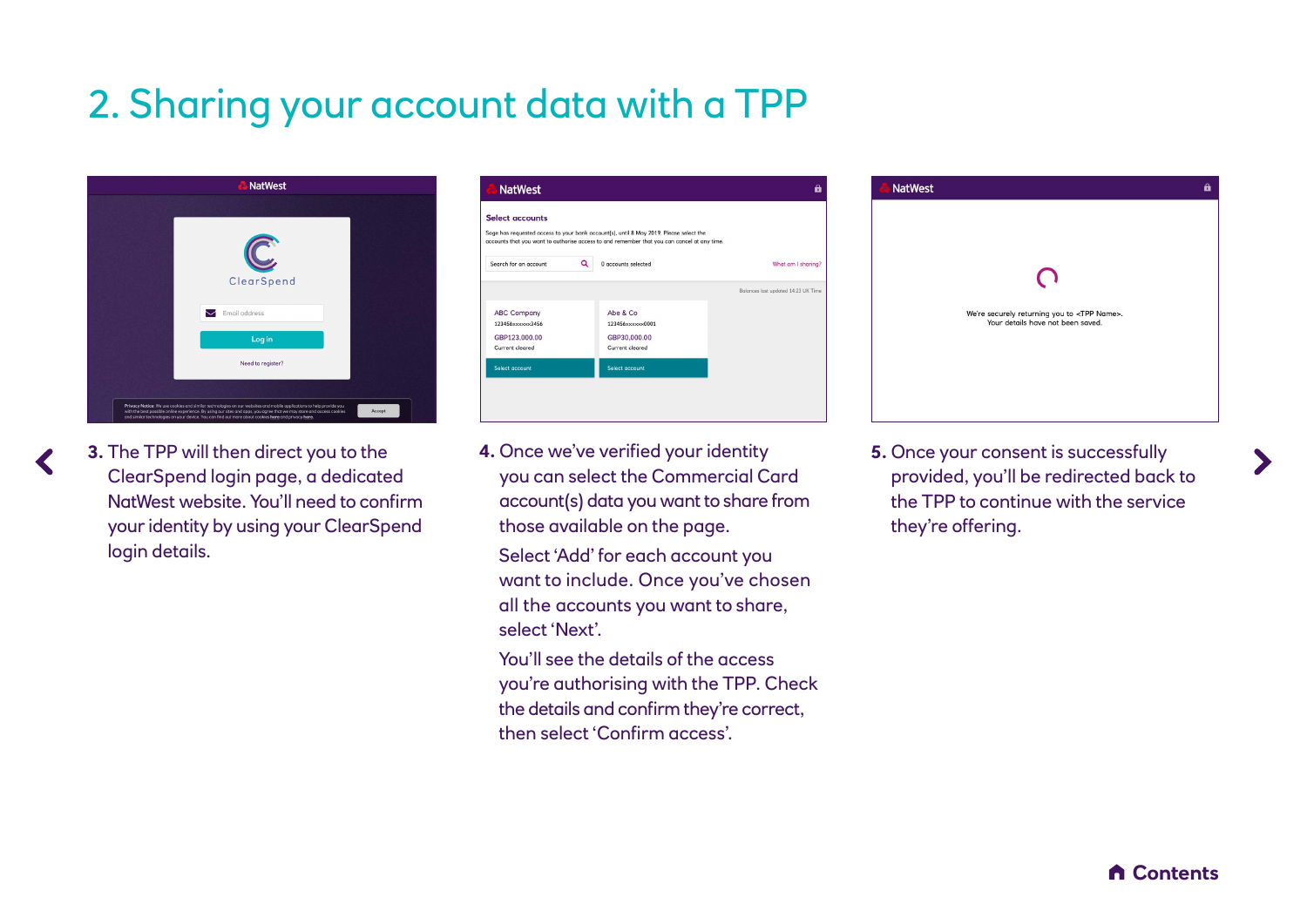# 3. Managing Card/Card Account information consents

#### **In this section:** Learn how to manage your consents

You can view or withdraw consents with NatWest to authorise a TPP access to your company's Commercial Card account data from within ClearSpend.

You can only manage consents if you have an administrator/Authorised Signatory user profile on ClearSpend; all other user profile types including cardholders can not provide consent to share data. The service only allows company view, which includes balance, transactions and credit limit.

#### **To view and manage account information consents**



**1.** The ClearSpend Authorised Signatory user needs to be identified by logging into ClearSpend, see following examples.



**2.** Select Company Settings in the navigation menu and beside Third Party permissions click 'Visit site'. You'll be directed to the NatWest Access Store where you can manage the consents.

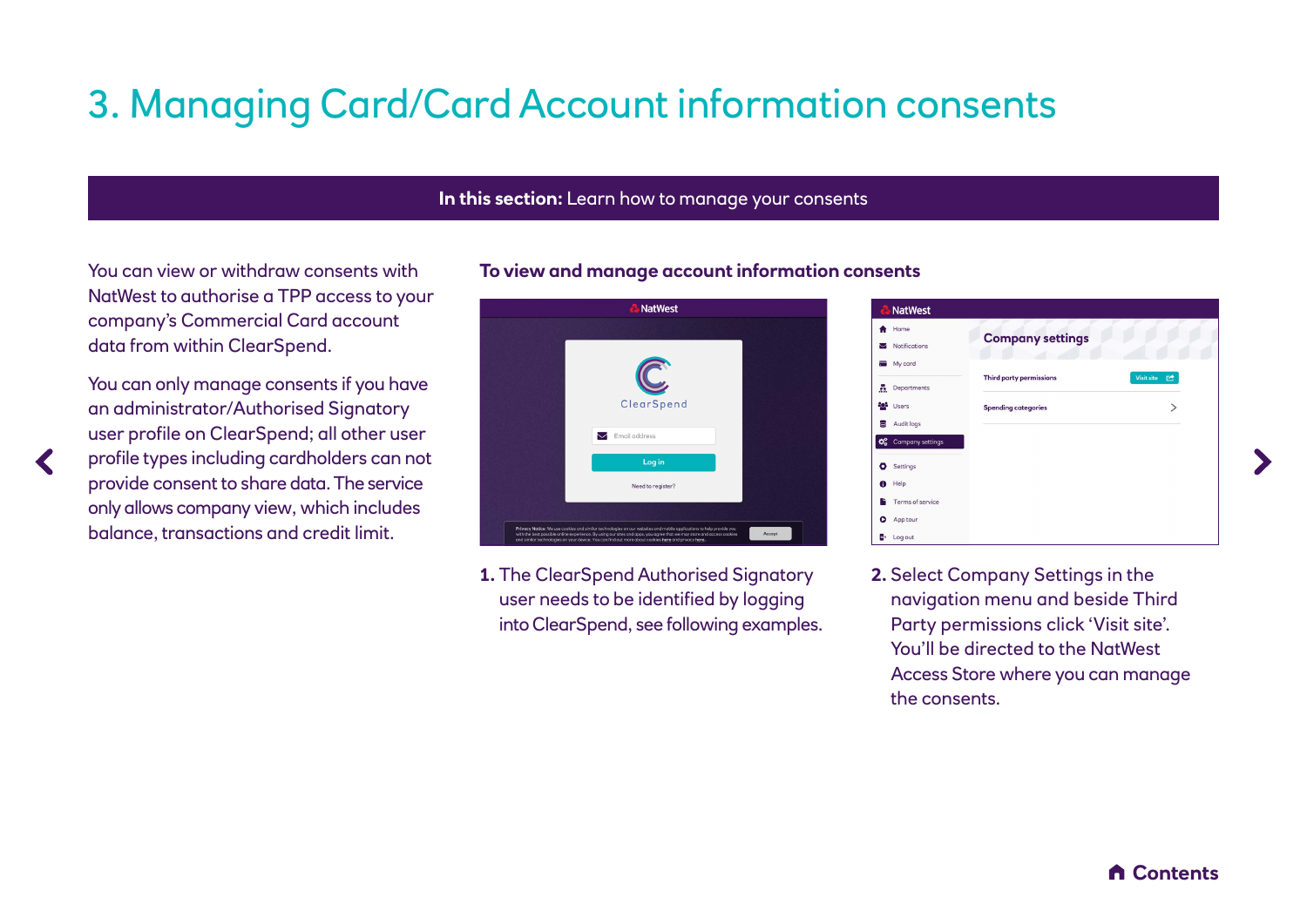## 3. Managing Card/Card Account information consents

| <b>Third parties</b><br>My Dashboard<br><b>Funds checks</b><br>Welcome Jane<br>Access all data sharing agreements you have set up through Open Banking in the Access store<br><b>Open Banking agreements</b><br><b>Third Parties</b><br>Funds checks<br>Third parties with whom company data has been<br>Checks carried out by Third parties | <b><i>O</i></b> Support<br>Jane Doe $\vee$ |
|----------------------------------------------------------------------------------------------------------------------------------------------------------------------------------------------------------------------------------------------------------------------------------------------------------------------------------------------|--------------------------------------------|
|                                                                                                                                                                                                                                                                                                                                              |                                            |
|                                                                                                                                                                                                                                                                                                                                              |                                            |
|                                                                                                                                                                                                                                                                                                                                              |                                            |
|                                                                                                                                                                                                                                                                                                                                              |                                            |
|                                                                                                                                                                                                                                                                                                                                              |                                            |
|                                                                                                                                                                                                                                                                                                                                              |                                            |
|                                                                                                                                                                                                                                                                                                                                              |                                            |
|                                                                                                                                                                                                                                                                                                                                              |                                            |
|                                                                                                                                                                                                                                                                                                                                              |                                            |
| shared                                                                                                                                                                                                                                                                                                                                       |                                            |
|                                                                                                                                                                                                                                                                                                                                              |                                            |
|                                                                                                                                                                                                                                                                                                                                              |                                            |
|                                                                                                                                                                                                                                                                                                                                              |                                            |
|                                                                                                                                                                                                                                                                                                                                              |                                            |
|                                                                                                                                                                                                                                                                                                                                              |                                            |
|                                                                                                                                                                                                                                                                                                                                              |                                            |

**3.** A new window will open, and the Access Store will be displayed.

| <b>NatWest</b>  |                                        |                                 |                                     |                           |                            | <b>Alpha Testing Company</b> |
|-----------------|----------------------------------------|---------------------------------|-------------------------------------|---------------------------|----------------------------|------------------------------|
| My Dashboard    | <b>Third parties</b>                   | <b>Funds checks</b>             |                                     |                           | <b>C</b> Support           | Jane Doe $\vee$              |
|                 |                                        | Third Party Provider agreements |                                     |                           |                            | What do these statuses mean  |
| Active (18)     | Expired (6)                            | Withdrawn (8)                   | Deleted, Suspended and Revoked (33) |                           | All third parties          | ╰                            |
| $\sim$          | Expiring within the next 5 days (1)    |                                 |                                     |                           | How can I continue access? |                              |
| <b>Expires</b>  | Third<br>Party<br>Provider             | Client                          | Date<br>Grunted                     | I inked<br>Accounts       | Created By                 |                              |
| 29 Jun<br>14:39 | Davis.<br>O'Connell<br>and<br>Schulist | <b>Grant Group</b>              | 04 Mar<br>11:57                     | 1                         | 22222222                   |                              |
| ⌒               | All other active agreements (17)       |                                 |                                     |                           |                            |                              |
| <b>Expires</b>  | <b>Third Party</b><br>Provider         | Client                          | Date<br>Granted                     | Linked<br><b>Accounts</b> | Created By                 |                              |

**4.** You'll now see all active consents your company has granted to TPPs which enables access to your company's Commercial Card account data.

| <b>NatWest</b>             |                                     |                                        | Active agreement                                                                                       | $\times$ |
|----------------------------|-------------------------------------|----------------------------------------|--------------------------------------------------------------------------------------------------------|----------|
|                            |                                     |                                        | 20171214-O'Keefe, Marquardtand Jaskolski-JOE.121-105725                                                |          |
|                            |                                     | <b>Third Party Provider agreements</b> | <b>Client Name</b><br>O'Keefe, Marguardt and Jaskolski<br><b>Expires</b><br>24 April 2020 11:57        |          |
| Active (18)                | Expired (6)                         | Withdrawn (8)                          | <b>Status</b><br>Deleted, S<br>Active                                                                  |          |
| $\wedge$                   | Expiring within the next 5 days (1) |                                        | Below is the access that JOE.121 agreed to on 14 Dec 2017 10:57<br>with Davis, O'Connell and Schulist, |          |
| <b>Expires</b>             | Third<br>Party<br>Providen          | Client                                 | Details<br>$\checkmark$                                                                                |          |
| $29$ $\text{lim}$<br>14.47 | Davis.<br>O'Connell<br>and          | <b>Grant Group</b>                     | History                                                                                                |          |
|                            | Schulist                            |                                        | Linked accounts (1)                                                                                    |          |
|                            |                                     | All other active agreements (17)       |                                                                                                        |          |

**5.** Select a record to view more details. If you need to, you can withdraw the consent and the TPPs authorisation by selecting 'Withdraw access'.



### **Remember**

Withdrawing consent means we'll no longer send data to the TPP, but it won't remove any data already shared with them.